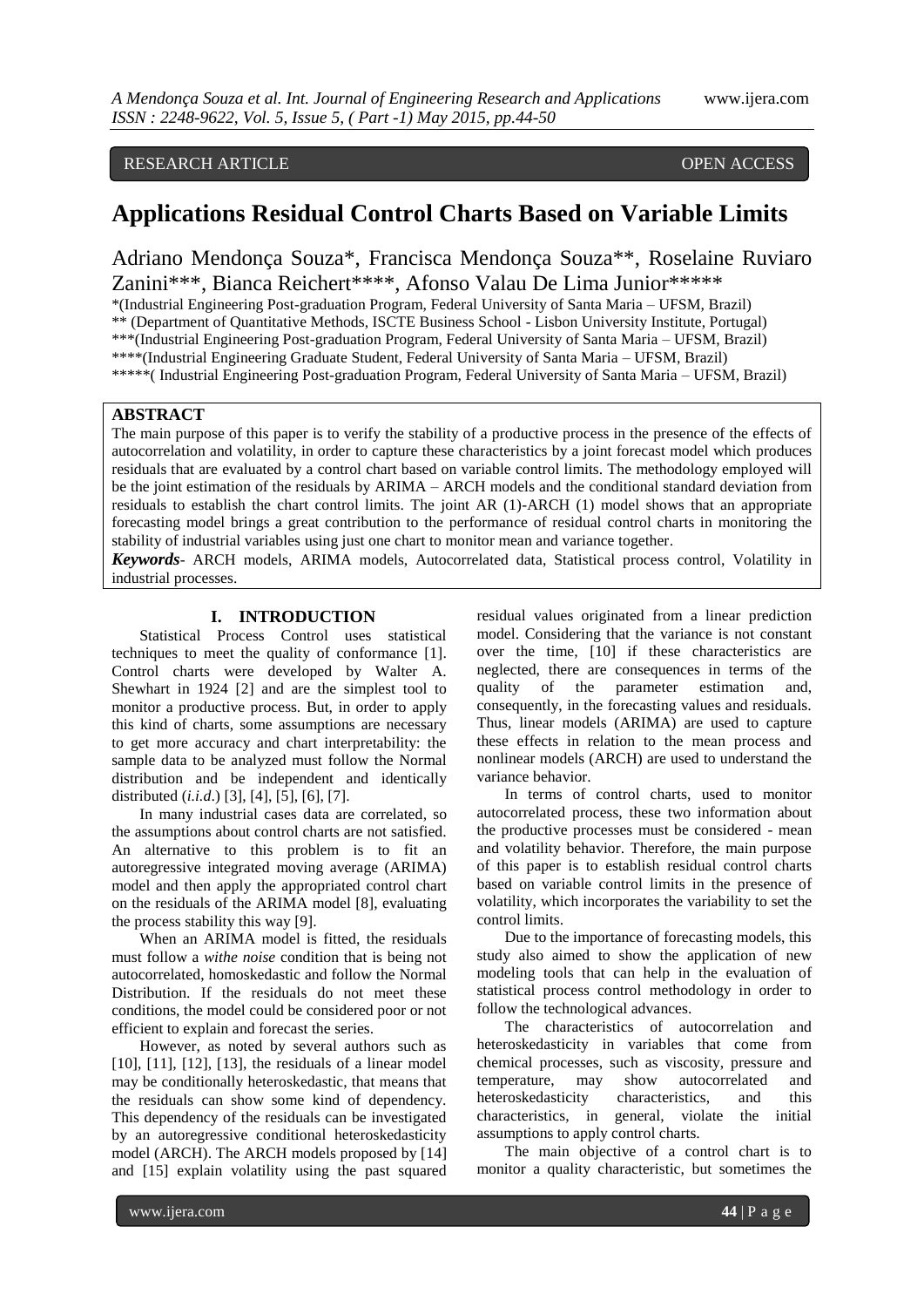(3)

variable of interest is autocorrelated, requiring some alternatives to accomplish the control charts assumptions.

The most common alternative is to fit an autoregressive integrated moving average (ARIMA) model and remove serial correlation. So the residual that comes from this model is used to represent the process that is being investigated because a *white noise* residual is used. Nevertheless, the constant variance is not always observed and it is rarely tested for the application in statistical process control. The non-constant variance is called volatility and it is represented by periods of great and low variability, causing a great instability in the process. This volatility is called conditional volatility, represented by a nonlinear autoregressive conditional heteroskedasticity (ARCH) model. To find it, a square residual derivated from a linear model, such as an ARIMA model [11], [12], is used.

In this study we propose to establish a control chart, where the ARIMA residuals model will be used to represent the center line of the chart and the control limits will be based on the conditional variance, so mean and variance will be shown together in just one chart.

#### **II. METHODOLOGY**

The methodological steps to be followed in order to obtain a residual series free of autocorrelation and heteroskedasticity to apply the residual control charts are:

Step 1: Fit the linear model - ARIMA (p, d, q), using the B-J methodology [16], [17] in order to remove serial correlation and analyze the series residuals.

Autoregressive and integrated moving average (ARIMA) models are based on the theory that the behavior of the variable itself answers for its future dynamics [17]. Generally, a non-stationary process follows an ARIMA (p, d, q) process, as in (1).

$$
\phi(B)\Delta^{\alpha}X_t = \theta(B)e_t \tag{1}
$$

where, B is the retroactive operator, d represents the order of integration;  $\phi$  is the term represented by the autoregressive order p, and θ is the moving average parameter represented by q, and et  $\approx N(0, \sigma^2)$ , which is white noise.

Authors as [18], [19], [20], [21] and [22] have showed that to elaborate an ARIMA model an iterative cycle should be followed in four steps: model identification; parameter estimation by Maximum Likelihood Estimation (MLE) method; diagnostic test or check and, if the model is adequate, the forecasting is done.

The best model in terms of number of parameters is based on Akaike's Information Criteria (AIC) and Bayesian Information Criteria (BIC), because they consider the number of estimated parameters.

(2)

$$
AIC = T\ln(SQR) + 2n
$$

 $BIC = T \ln(SQR) + n \ln(T)$ 

where, T is the sample size; SQR is the sum of the squared residuals, n is the number of parameters.

But it is necessary that the residuals are white noise. After estimating the appropriate ARIMA model, the residual assumption is verified. If the homoscedasticity is not met, it is necessary to choose an ARCH model to estimate the volatility of the residuals.

Step 2: Heteroskedasticity residual analysis in order to verify the presence of autoregressive conditional heteroskedasticity using the ARCH-LM test proposed by [14]. If there is evidence of heteroskedasticity, a nonlinear model - ARCH  $(p)$  – is estimated, so the joint modeling is done by ARIMA-ARCH models considering the level and volatility effects of the series [23].

The main idea behind the ARCH model is the fact that the variance et at time t, depends on e2t-1. As the variability can be explained by the volatility that exists in the residuals that come from the linear prediction model, one can observe that the variance of these errors is not constant over time, it varies from one period to another. Thus, there is an autocorrelation in the variance residual forecast [15], [21].

According to [14], [20] and [21] if a residual of a linear process follows an ARCH process, it can be set as in (4), where there is the basic expression of the ARCH model.

$$
e_t = \sigma_t^{\prime} \varepsilon_t \tag{4}
$$

It can be observed, this way, that the conditional variance of the error εt to the information available to the period (t-1) would be distributed, and according to [13], there would be the (5).

$$
\sigma_t^2 = \alpha + \sum_{i=1}^t \alpha_i e_{t-i}^2
$$
\n<sup>(5)</sup>

In the case of an ARCH (1) model, the conditional variance is defined by (6).

$$
\sigma_t^2 = \alpha_0 + \alpha_1 e_{t-1}^2 \tag{6}
$$

Thus, it is expected that ARCH (1) modeling provides a residual with i.i.d. characteristics [24] as shown in  $(7)$ .

$$
\varepsilon_t \sim N(0; \alpha_0 + \alpha_1 e_{t-1}^2) \tag{7}
$$

where,  $\alpha$ 0 and  $\alpha$ 1 are the parameters that explain the residual variance term [23].

Step 3: Application of mean control charts for individual measures [25], [26] in data free of autocorrelation and heteroskedasticity effects residuals.

The residual control chart [27] proposed is composed by a central line (CL), formed by the residuals estimated by an ARIMA model in the step 1, which represents the characteristic average value that is controlled or monitored. The upper control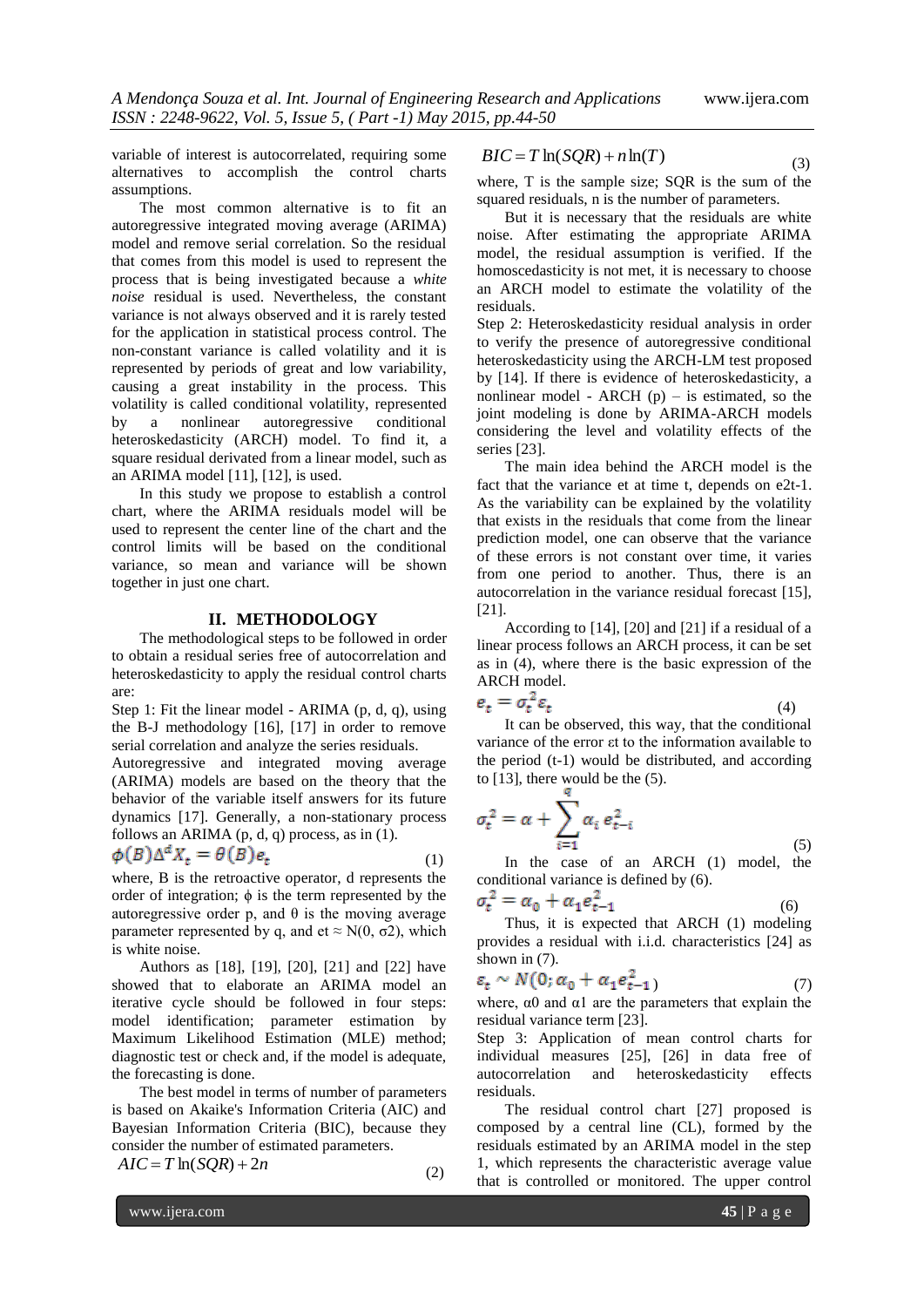limit (UCL) and lower control limit (LCL) will be estimated at three standard deviations  $(3\sigma)$  from the CL, but the standard deviation will be that one estimated at each new point by means of an ARCH model in step 2. In this way, it is not assumed to find constant variance over the time to ensure stability to the estimated parameters and it can be seen that the variance has a different behavior over the time. In this study, the option is to use X-bar control charts for individual measurements with variable control limits, where the mean and variance will be displayed at the same chart. For the X-bar individual measures, the limits placed at three standard deviations from the mean are given by (8).

$$
UCLt = et + K\sqrt{\alpha_0 + \alpha_1 e_{t-1}^2}
$$
  
\n
$$
CLt = et
$$
  
\n
$$
LCLt = et - K\sqrt{\alpha_0 + \alpha_1 e_{t-1}^2}
$$
 (8)

where K is the multiple of standard deviation,  $K = 0$ 1, 2, 3, et is the residual estimated by an ARIMA model, and  $\sigma_{et}^2 = \alpha_0 + \alpha_1 e_{t-1}^2$  is the variance estimated at each new sample by the ARCH model.

It is important to highlight that in the presence of non-independent data, the control charts are not effective in detecting out of control points. Authors such as [28] and [29] suggest using a forecasting model to eliminate the autocorrelation and use the residual from this forecast model to evaluate the process stability. Thus, the model that best explains the variable of interest is the one that best produces residuals able to represent the process and to be INVESTIGATED BY CONTROL CHARTS.

The performance of control charts is checked by the number of out of control points detected when analyzing the real data and the residual from the ARIMA-ARCH model, that represents the original process.

#### **III. RESULTS AND DISCUSSION**

This study analyzes the burning and drying stages of tiles ceramic pieces, at the preheating stage with an average temperature around 400ºC. The variable analyzed form a data series with 92 observations, taken in intervals of one hour from each other.

Fig. 1 shows that the preheating variable, which is not stable around the mean, with some extreme points and apparently great variability.



#### **I. Modeling step**

The series was considered stationary by the Augmented Dickey Fuller test [30] (*t-Statistic* = - 4,5424 and *p-value* = 0,0003) where the null hypothesis is that preheating has a unit root. To confirm this, the Kwiatkowski-Philipps-Schimidt-Shin test was performed (LM-stat = 0,0695 and *KPSS-statistic* = 0,7390), concluding that the series is stationary. As the data series is stationary, the model  $AR(1) - ARCH(1)$  is fitted and shown at Table 1.

| Table 1 – Estimation of coefficients, standard-error, |
|-------------------------------------------------------|
| Z statistic and p-value of AR-ARCH model to the       |

|  | acidity index of soybean oil |  |
|--|------------------------------|--|
|  |                              |  |

| Method: ML – ARCH (Marquardt) |  |
|-------------------------------|--|
| Normal distribution           |  |
|                               |  |

Mean conditional equation *Coeff*  $\Big| \begin{matrix} St. & error \end{matrix} \Big| \begin{matrix} Z & state \end{matrix} \Big| \begin{matrix} p \end{matrix} \Big|$ *value* Const AR (1) 476.1778 0.5222 0.5138 0.0630 926.735 8.279 0.000 0.000 Conditional variance equation Const  $ARCH(1)$ 3.6201 0.4372 0.6796 0.2026 5.3263 2.1579 0.000 0.3090

To verify the presence of conditional heteroskedasticity the ARCH-LM test, proposed by Engle [1013], was performed on the residuals obtained from the AR (1) model Table 1.

The model that describes the mean and the volatility is described by a joint AR (1) - ARCH (1) model presenting statistically significant parameters and the residual series behaving as *white noise*. The model validation was performed by examining statistics such as skewness, kurtosis, as well as normality and residual independence. From model in Table 1 it is possible to show the residuals of preheating temperature.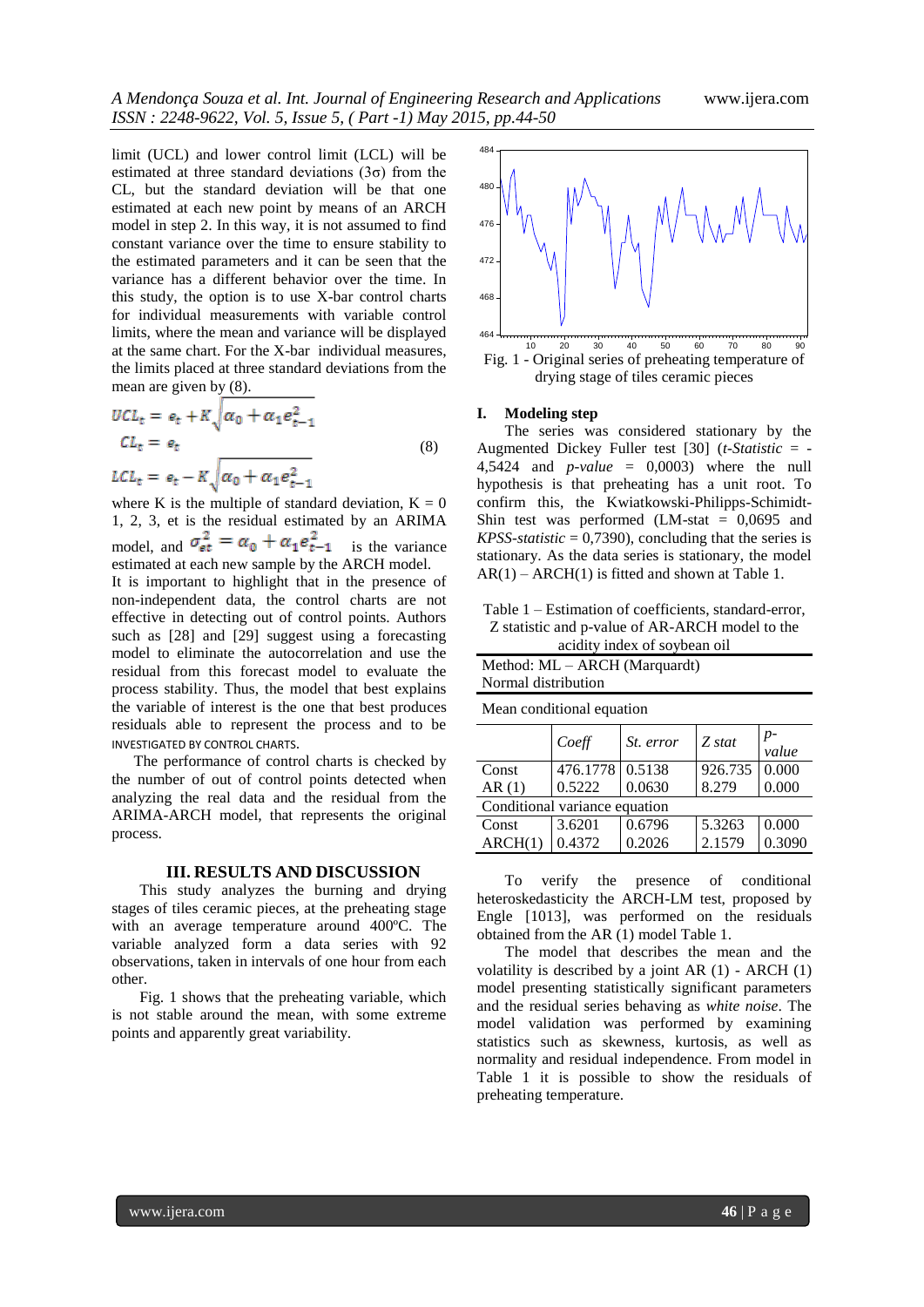

originated by an AR(1) model

As it was shown the residuals follow a *white noise* and they are not autocorrelated, but both the Breusch-Godfrey serial correlation LM test, with  $F_{statistic} = 0.016202$  and  $F_{tab}$  (2,87) = 0,98, and the Maximum Likelihood test  $T = n.R^2 = 0.03381$ , with  $X^2_{(2)}$  = 0,98, show no evidence to accept homoskedastic residuals.

The conditional standard deviation in Fig. 3 shows the volatility present in the data analyzed.



residuals of preheating temperature established by an ARCH(1) model.

It is possible to notice that most of time the volatility is almost constant, but there are periods of high volatility around 20, 35 and 45 periods. This variability can affect the control limits that can be wider due to instability present in data. The ARCH (1) parameter estimated value of 0.4372 shows that this behavior is not lasting for a long time and the variability will return to its regular movement.

#### **II. Process stability analysis**

The process stability analysis at this moment is represented by the X-bar chart for individual measurements. The difference in the control chart proposed is that mean and variability will be analyzed together, because the center line will be represented by the ARIMA residuals and the control

limits variability by the standard deviation estimated by the ARCH model. So, the control limits will be variable.

In Fig. 4, the control limit chart was set up with 2-standard deviations from the center line, and it is important to observe that there are points out of the control limits. Possibly due to high volatility present in data and reveled by the residuals series.



Fig. 4 – Residual control chart for individual measurements of preheating temperature using variable control limits at 2-standard deviations

In Fig. 5, the control limits were set up based on 3–standard deviations, and even so the high distance from the center line showed in the original data, around the observation  $20<sup>nd</sup>$ , was detected.



Fig. 5 – Residual control chart for individual measurements of preheating temperature using variable control limits at 3- standard deviations

Fig. 4 and 5 showed that the joint AR  $(1)$  – ARCH (1) model to monitor residuals is able to detect points out of the control limits.

As a way to compare the performance of residual control charts with variable limits, the regular residual control chart for individual measurements and for moving range were established at 2-standard deviations from the center line, as shown in Fig. 6 and 7 respectively.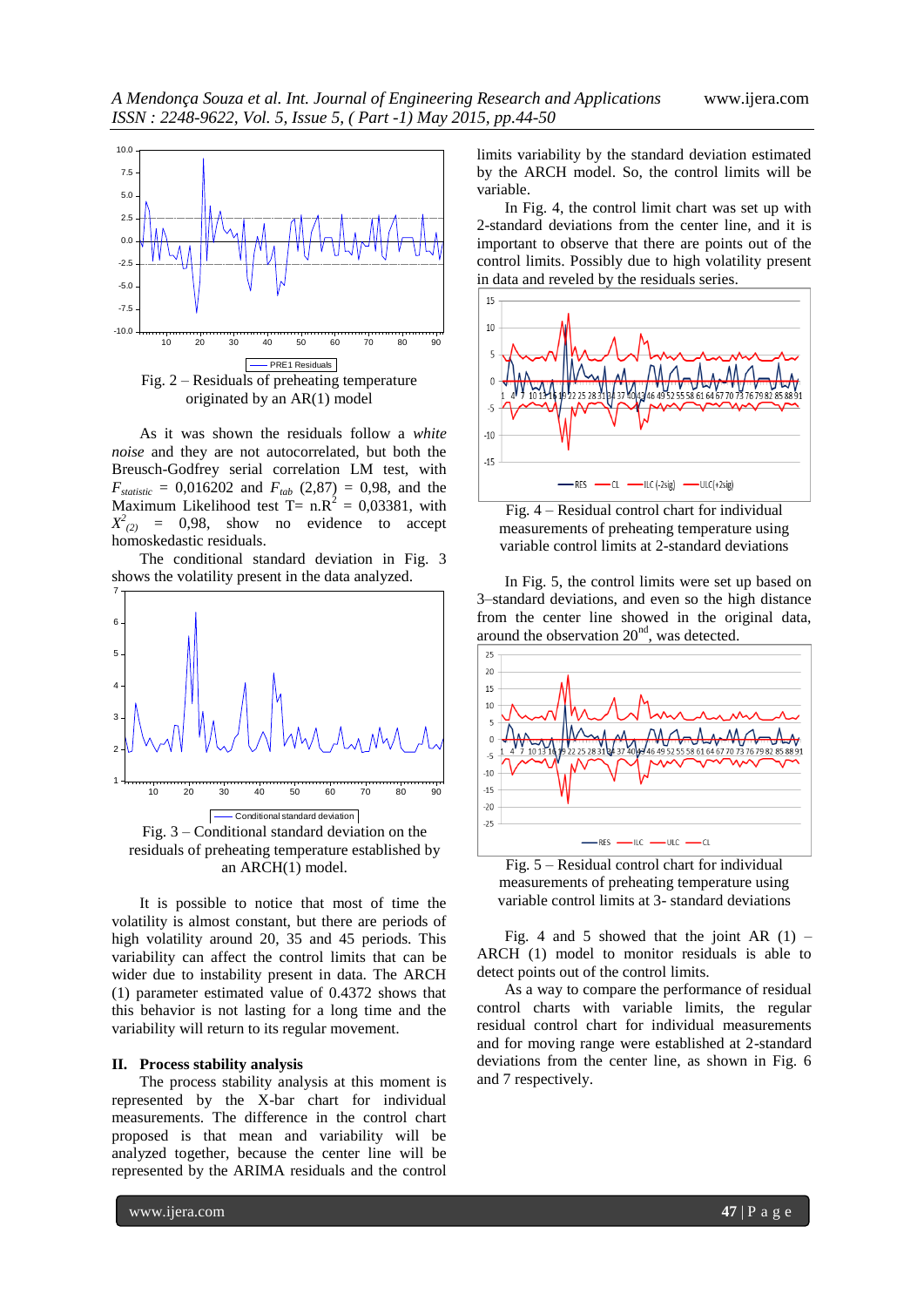

Fig. 6 – Residual control chart for individual measurements of preheating temperature using control limits at 2-standard deviations



Fig. 7 – Residual control chart for moving range for individual measurements of preheating temperature using control limits at 2-standard deviations

To another comparison, 3-standard deviations from the center line residual control chart for individual measurements and for moving range were established as shown in Fig. 8 and 9 respectively.

It is important to highlight that if control charts were applied directly on the original variable, the assumptions imposed by Shewhart control charts would have been violated. On the other hand, using the joint AR  $(1)$  - ARCH  $(1)$  model  $[31]$ , it was possible to capture the mean and variability behavior in just one model and show them in just on control chart. It is also important to notice that the variable control limits were able to follow the residuals movement without detecting points out of control, just compare Fig. 4 with Fig. 6 and Fig. 7, where control limits were established at 2-standard deviations. And, at 3-standard deviations, compare Fig. 3, with Fig. 8 and Fig. 9.



Fig. 8 – Residual control chart for individual measurements of preheating temperature using control limits at 3-standard deviations





#### **IV. CONCLUSIONS**

The joint AR (1)-ARCH (1) model shows that an appropriate forecasting model brings a great contribution to the performance of residual control charts in monitoring the stability of industrial variables.

The relevance of this study is to present an alternative approach to traditional techniques of statistical process control. The volatility, that was a problem in industrial process, has, nowadays, a great contribution in making it possible to determine the variability at each sample that is produced, by means of ARCH models.

A residual control chart is expected to behave as *white noise* and be not autocorrelated, but some kind of dependency was found  $-$  ARCH (1)  $-$  and it was useful to establish variable control limits at each sub sample plotted in the control chart.

As a new research, it is recommended to conduct a study with simulated data to study the performance of this methodology with other models and its efficiency using the average runs lengths (ARL).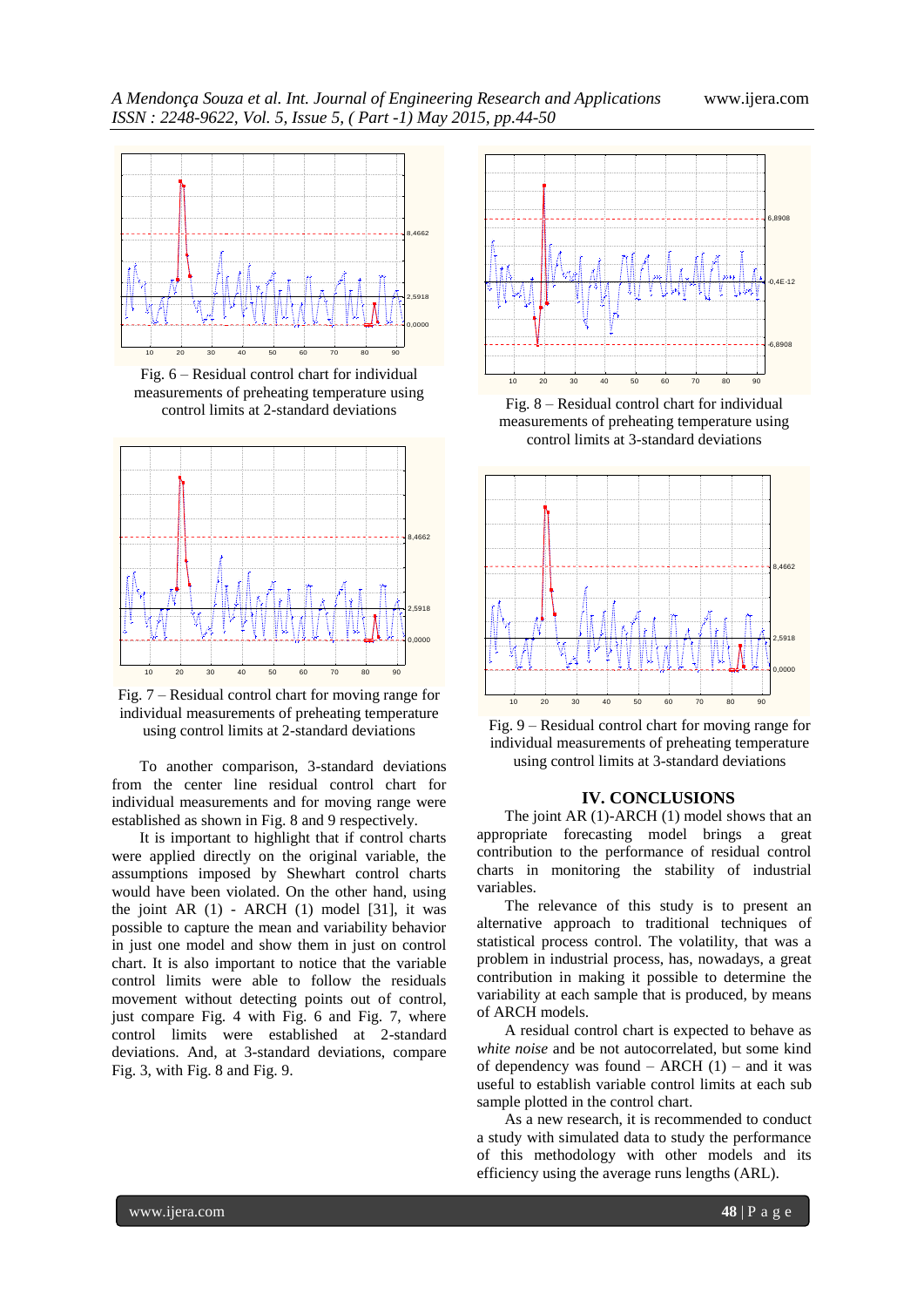#### **Acknowledgements**

The first and second authors thanks to the financial support of Foundation, Ministry of Education of Brazil - CAPES – Process grants nº BEX-1784/09-9- CAPES – and nº BEX- 5416/10-8 – CAPES, and ISCTE Business School - Lisbon University Institute. And all of them thanks to the Analysis and Modeling Statistics Laboratory at Federal University of Santa Maria – UFSM.

## **REFERENCES**

#### **Journal Papers:**

- [1] O. Rama MohanaRao, .VenkataSubbaiah, K.NarayanaRao, T. Srinivasa Rao. Application of Univariate Statistical Process Control Charts for Improvement of Hot Metal Quality- A Case Study. *International Journal of Engineering Research and Applications (IJERA). Vol. 3, Issue 3, May-Jun 2013, pp.635-641*.
- [3] Mingoti, S. A.; Yassukawa, F. R. S., Uma comparação de gráficos de controle para a média de processos autocorrelacionados. *Revista Eletrônica Sistemas & Gestão, v.3, n. 1, p. 55-73,* jan-abr. 2008.
- [4] Silva, W. V.; Fontanini, C. A. C.; Del Corso, J. M., Garantia da qualidade do café solúvel com o uso do gráfico de controle de somas acumuladas. *Revista Produção on-line, v. 7, n. 2, p. 43-63*, 2007.
- [5] Claro, F. A. E.; Costa, A. F. B.; Machado, M. A. G., Gráficos de controle de EWMA e de X-barra para monitoramento de processos autocorrelacionados. *Revista Produção, v. 17, n. 3, p. 536-546*, set-dez. 2007.
- [6] Ramos, A. W.; Ho, L. L., Procedimentos inferenciais em índices de capacidade para dados autocorrelacionados via bootstrap. *Revista Produção, v. 13, n. 3, p. 50-62*, 2003.
- [7] Souza, A. M.; Samohyl, R. W.; Malavé, C. O., Multivariate feedback control: an application in a productive process. *Computers & Industrial Engineering, v. 46, p. 837-850*, 2004.
- [8] N.A. Bhatia and T.M.V.Suryanarayana. Study of Time Series and Development of System Identification Model for Agarwada Raingauge Station*. International Journal of Engineering Research and Applications. Vol. 1, Issue 3, pp.1072-1079.*
- [9] Vanusa Andrea Casarin1, Adriano Mendonça Souza, Rui Menezes3, Jaime Alvares Spim. Continuous Casting Process Stability Evaluated by means of Residuals Control Charts in the Presence of Cross-Correlation and Autocorrelation. *International journal of academic research.*

*Vol. 4. No. 3. May, 2012.*

- [10] Costa, P. H. S.; Baidya, T. K. N., Propriedades estatísticas das séries de retornos das principais ações brasileiras. *Pesquisa Operacional, v. 21, n. 1, p. 61-87*, 2001.
- [11] Sadorsky, P., Oil price shocks and stock market activity Schulich School of Business, York Uni¨ersity, 4700 Keele Street, Toronto, ON, Canada M3J 1P3 *Energy Economics 21, 449 - 469*, 1999.
- [12] Lamounier, M. W., Análise da volatilidade dos preços no mercado spot de cafés do Brasil. *Organizações Rurais & Agroindustriais, Lavras, v. 8, n. 2, p. 160- 175*, 2006.
- [12] Bentes, S.R.; Menezes, R.; Mendes, D. A., Long memory and volatility clustering: is the empirical evidence cossistent across stock markets? *Physica A. v. 387, issue 15, june 2008.*
- [14] Engle, R. F., Autoregressive conditional heteroskedasticity with estimates of the variance of United Kingdom inflation*. Econometria, v. 50, n. 4, p. 987-1008*, 1982.
- [15] Bollerslev, T.; Chou, R.Y.; Kroner, R.Y., ARCH modeling in finance: A review of the theory and empirical evidence. *Journal of econometrics. , vol. 52, issue 1-2, pages 5- 59*. 1992.
- [16] Sáfadi, T.; Andrade Filho, M. G., Abordagem bayesiana de modelos de séries temporais. In: 12ª ESCOLA DE SÉRIES TEMPORAIS E ECONOMETRIA, 2007, Gramado. *Minicurso... Gramado: Associação Brasileira de Estatística, 2007.*
- [20] Souza, A. ; Menezes, R. An alternative method for the evaluation of a multivariate productive process in the presence of volatility (DOI: 10.1109/ICCIE.2010. 5668307). The 40th International Conference on Computers & Industrial Engineering. IEEE. Awaji Island, Japan. July 25-28, 2010.
- [23] Campos, K. C., Análise da volatilidade de preços de produtos agropecuários no Brasil*. Revista de Economia de Agronegócio, v. 5, n. 3, p. 303-328*, 2007.
- [24] Silva, W. S.; Sáfadi, T.; Castro Júnior, L. G., Uma análise empírica da volatilidade do retorno de commodities agrícolas utilizando modelos ARCH: os casos do café e da soja. *Revista de Economia e Sociologia Rural, v. 43, n. 1, p. 120-134*, 2005.
- [26] Box, G.E.P. and Luceño, A. Discrete proportional-integral adjustment and statistical process control. *Journal of Quality Technology, July v.29, n. 3*, 1997.